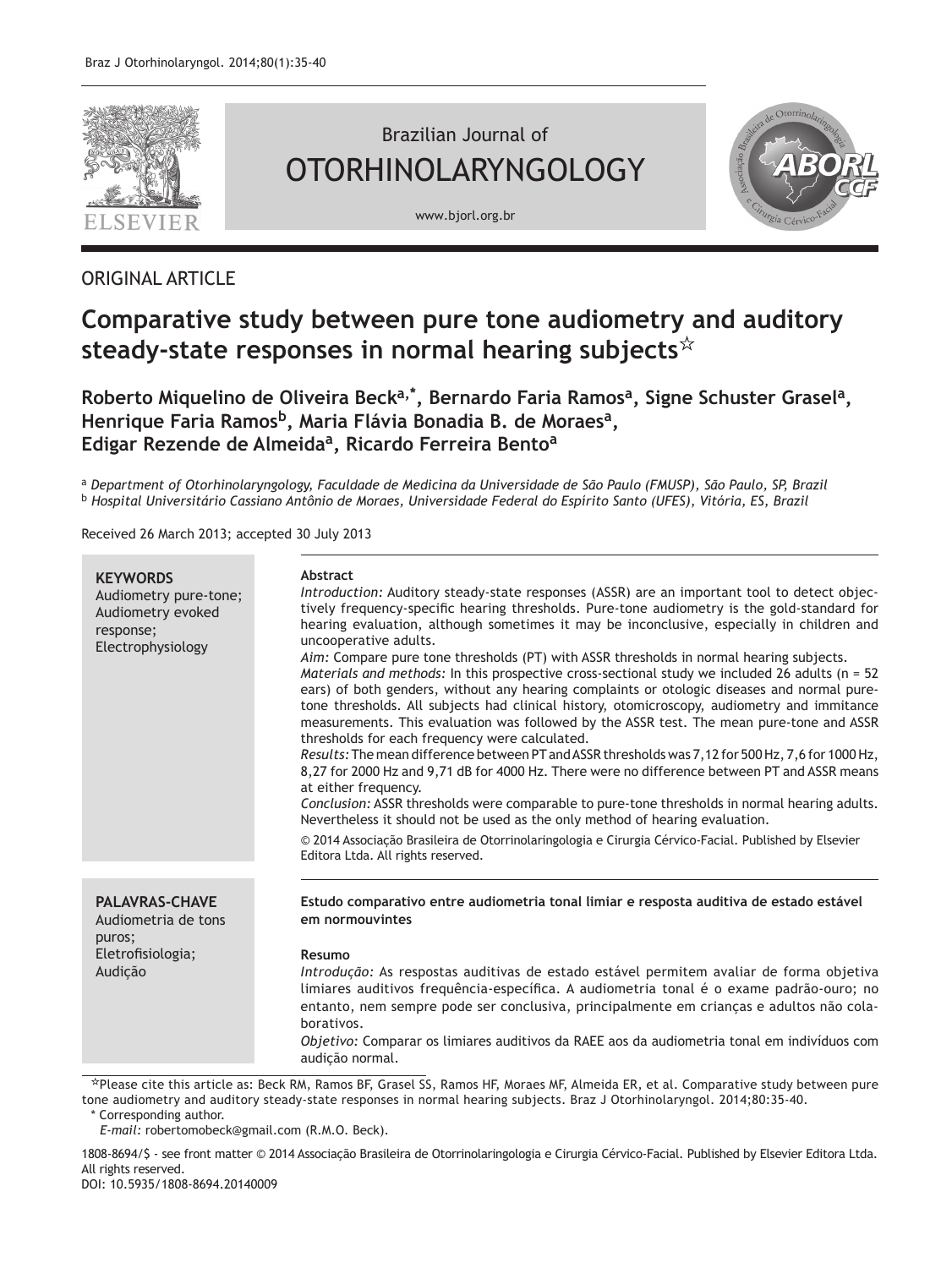*Materiais e métodos:* Foram incluídos neste estudo prospectivo de corte transversal 26 adultos (52 orelhas), de ambos os gêneros, com audiometria normal e sem queixas otológicas. Os pacientes foram submetidos a anamnese, otomicroscopia, audiometria e imitanciometria. A seguir, realizou-se avaliação de respostas auditivas de estado estável. Os resultados obtidos foram analisados estatisticamente e comparados entre si.

*Resultados:* A diferença entre os limiares (em dB NA) obtidos em ambos os exames para cada frequência testada foi de 7,12 dB para 500 Hz; 7,6 dB para 1000 Hz; 8,27 dB para 2000 Hz e 9,71 dB para 4000 Hz, com limiares mais elevados na RAEE, em todas as frequências. Não houve diferença estatística entre as médias para cada frequência testada.

*Conclusão:* Os limiares obtidos na RAEE foram comparáveis aos da audiometria tonal em indivíduos normouvintes; entretanto, não deve ser usado como único método de avaliação auditiva.

© 2014 Associação Brasileira de Otorrinolaringologia e Cirurgia Cérvico-Facial. Publicado por Elsevier Editora Ltda. Todos os direitos reservados.

# **Introduction**

Auditory steady-state responses (ASSR) assessment has an important place in the arsenal of audiological evaluation methods. Since the introduction of universal neonatal hearing loss has been diagnosed earlier, and thus arises the need to define the characteristics of hearing loss in order to choose the most appropriate treatment.1-3

Due to limitations of the responses obtained in behavioral tests in children younger than 6 months, electrophysiological methods are the most used resources.

The tone-burst evoked potential is the preferred test for frequency-specific assessment in childhood, which provides the electrophysiological threshold for each frequency tested. The limitations of this procedure are time, since the test is usually long, and the difficulty and subjectivity in the interpretation of the responses. Nevertheless, the assessment of evoked potentials with transient stimuli such as tone bursts does not allow for stimulation at levels greater than 90 dB  $HL<sup>4</sup>$ 

In adults, pure-tone (PT) audiometry is the gold standard for obtaining thresholds and audiometric configuration. However, this test is subjective and it is not always possible to perform in children younger than 6 years of age, especially when some psychomotor impairment is present.

The increasingly more frequent use of ASSR is due to the possibility of objectively evaluating the electrophysiological thresholds in patients with suspected hearing impairment. For that purpose, it would be appropriate to perform a comparative study with other already established methods and ASSR. According to John and Picton,<sup>5</sup> and Valdes et al.,<sup>6</sup> the method has advantages, such as the objective threshold detection as well as the simultaneous evaluation of multiple frequencies<sup>7</sup> and the presentation of high intense stimuli.<sup>8</sup>

Since ASSR allows for the assessment of different frequencies in both ears at the same time, the duration of the examination is usually shorter.<sup>9</sup> As there are different ASSR equipments and software, and a higher difference between PT and ASSR thresholds in the low frequency may occur, the results should be interpreted with caution.10-12

Among the software with large number of studies in the literature, Audera and Multiple Auditory Steady-State Response (MASTER) must be highlighted. The Audera is based

on single frequency stimulation, is usually monaural, and uses phase coherence as a response detection method.<sup>13</sup> The MASTER software allows for simultaneous binaural stimulation, with continuous tones at four frequencies (500, 1,000, 2,000, and 4,000 Hz) modulated in amplitude and frequency. It is believed that the responses generated in frequency modulation between 70 and 110 Hz reflect the activity of the auditory brainstem structures.<sup>14</sup>

Responses are converted from their original form in the time domain to the frequency domain by fast Fourier transform (FFT). They appear as peaks in the modulation frequency domain, which emerge from electroencephalogram (EEG).15 They are then evaluated against background noise, and statistical significance is determined by the software itself (MASTER) through the F-test.<sup>16,17</sup>

The results are shown as an electrophysiological audiogram, which allows the physician to see the configuration of hearing loss, if any, and make the appropriate choice of treatment (amplification, cochlear implant, or others).

Several studies have determined the reliability of evaluating the objective threshold in individuals with normal hearing or sensorineural hearing loss.<sup>18-20</sup> Most of them aimed to compare PT audiometry with ASSR, analyzing patients with varying degrees of hearing loss together with normal hearing individuals. Lins et al.<sup>10</sup> evaluated 117 patients, including adults with and without hearing loss, adolescents, and children. Canale et al. $<sup>21</sup>$  included 11 patients,</sup> six of whom with normal hearing and five with hearing loss. Valdes et al.<sup>6</sup> studied 15 patients with normal hearing; however, they only evaluated the frequencies of 500 and 1,000 Hz. As for Brazilian authors, Ferraz et al.<sup>22</sup> studied 25 individuals with no hearing complaints, whereas Duarte et al. $^{23}$ evaluated 48 patients with varying types of hearing loss.

The small number of publications at the Brazilian level and the need for standardization of thresholds in normal hearing subjects for clinical practice was the rationale for this study in this population. The MASTER software was chosen, as it allows for binaural stimulation of four frequencies simultaneously.

This study aimed to compare the electrophysiological thresholds obtained by ASSR with those obtained by PT audiometry in normal hearing adults.

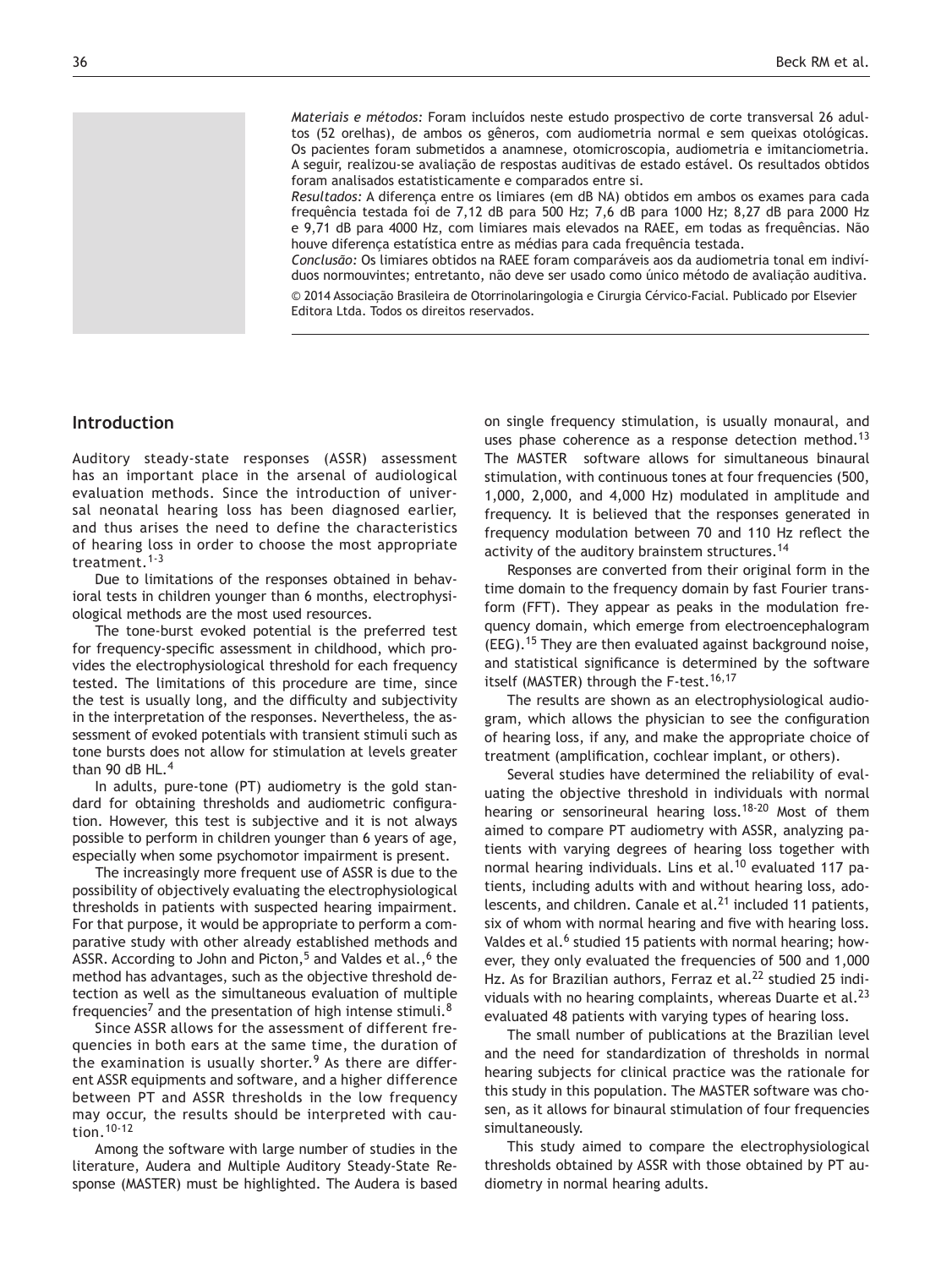#### **Materials and methods**

#### **Participants**

A total of 28 normal hearing adults ( $n = 56$  ears), of both genders, between 18 and 35 years were evaluated in this cross-sectional study. The study was performed between July and December of 2011. All participants were informed of the study purpose and signed the informed consent. The study was approved by the ethics committee of the institution under number 0058/11.

The individuals were selected according to the following inclusion criteria: no ear or hearing complaints; normal otomicroscopy; normal PT audiometry; with thresholds ≤ 25 dB HL at frequencies of 250, 500, 1,000, 2,000, 3,000, 4,000, 6,000 and 8,000 Hz; normal immitance, i.e., type A tympanometry; and present stapedial reflexes. The study excluded individuals with any morphological and functional alterations of the external or middle ear, detected at the anamnesis or otorhinolaryngological examination, as well as those who had any of the above mentioned hearing disorders or neurological alterations. Those who did not reach an appropriate level of electroencephalographic noise for response recording (< 30 μV) were also excluded.

#### **Audiological assessment**

#### **Anamnesis and otorhinolaryngological clinical examination**

All patients underwent otorhinolaryngological clinical examination directed at hearing complaints. Then all patients were submitted to otomicroscopy (model M9000 - DF Vasconcellos - Valença, RJ, Brazil).

#### **Audiometry and immitanciometry**

PT audiometry was performed in a sound booth using a Madsen Midimate 622 audiometer (GN Otometrics - Copenhagen, Denmark) calibrated according to American National Standards Institute (ANSI) S3.6-1996 standards. Tone thresholds by air conduction were obtained with PT at frequencies of 500, 1,000, 2,000, and 4,000 Hz presented through supra-aural headphones (TDH 39).

For tympanometry and stapedial reflex measurements at 500, 1,000, 2,000, and 4,000 Hz, an AZ26 Interacoustics impedanciometer (Interacoustics A/S - Assens, Denmark) was used.

#### **Stimuli and auditory steady-state response acquisition**

Bio-Logic Navigator Pro 580 NAVPR2 equipment (Natus Medical Incorporated - San Carlos, CA, USA) and the MASTER 2.04.i00 software were used. Stimuli by air conduction were calibrated in dB NPS, according to the ANSI S3.6-1996 standard, using a Quest Model 1700 sound level meter with a 2 cm3 Brüel & Kjær DB138 coupler.

The disk electrodes were placed on the frontal region (Fz) as the active electrode, neck (Oz) as reference, and right shoulder as ground (Pz). Eight simultaneous stimuli of modulated continuous tones (100% modulation in exponential amplitude and 20% in frequency) were offered, following the procedure pre-established by the manufacturer, starting at 40 dB HL. Modulation rates for the right ear were 84.375 Hz, 89.062 Hz, 93,750 Hz and 98,437 Hz for 500, 1,000, 2,000, and 4,000 Hz, respectively, and for the left ear, 82.031 Hz, 86.719 Hz, 91.406 Hz and 96.094 Hz for 500, 1,000, 2,000, and 4,000 Hz, respectively. The maximum number of sweeps (32 sweeps at the intensities of 40 dB HL and 30 dB HL and 40 scans at lower intensities down to threshold) were performed following the manufacturer's recommendation to ensure better test reliability.

The threshold was established by modifying the intensity level by 5 dB HL, the same procedure used in audiometry. All ASSR thresholds were retested. Sweeps containing electrophysiological activity > 90 nV were eliminated.<sup>17,18,24</sup>

The significance of the signal-to-noise ratio was verified by the F-test with a 95% confidence interval for each sweep. The response was considered present when the F-value was significant at the level of  $p < 0.05$  in at least eight consecutive sweeps.<sup>25</sup>

#### **Statistical analysis**

The mean threshold obtained by PT audiometry and auditory steady state response (ASSR) was compared at 500, 1,000, 2,000, and 4,000 Hz.

The descriptive analysis of the thresholds in PT audiometry and ASSR were performed by calculating central tendency measures (such as means), and measures of dispersion (such as the standard deviation [SD] and standard error) for each frequency in both methods, considering a normal data distribution.

The difference between the means at 500, 1,000, 2,000, and 4,000 Hz was calculated by analysis of variance (ANO-VA). The same test was used to assess the threshold differences between males and females, as well as between right and left ears ( $p < 0.05$ ).

## **Results**

Among the 28 initially recruited subjects ( $n = 56$  ears), two were excluded as they failed to reach sufficient relaxation to a noise level < 30μV.

The study encompassed 17 females and 9 males. There was no significant difference between genders  $(p = 0.82)$ .

Among the 26 subjects, measurable thresholds were obtained in 100% of the tested frequencies in ASSR.

The age of the evaluated subjects ranged from 22 to 31 years (mean: 27.3 years; SD: 2.26 years).

The separate analysis of the right and left ears showed no difference in thresholds between them  $(p = 0.34)$ . For further analyses, all ears were analysed together.

Table 1 presents the mean, standard deviation, and standard error of audiometric thresholds and steady-state responses separated by frequency.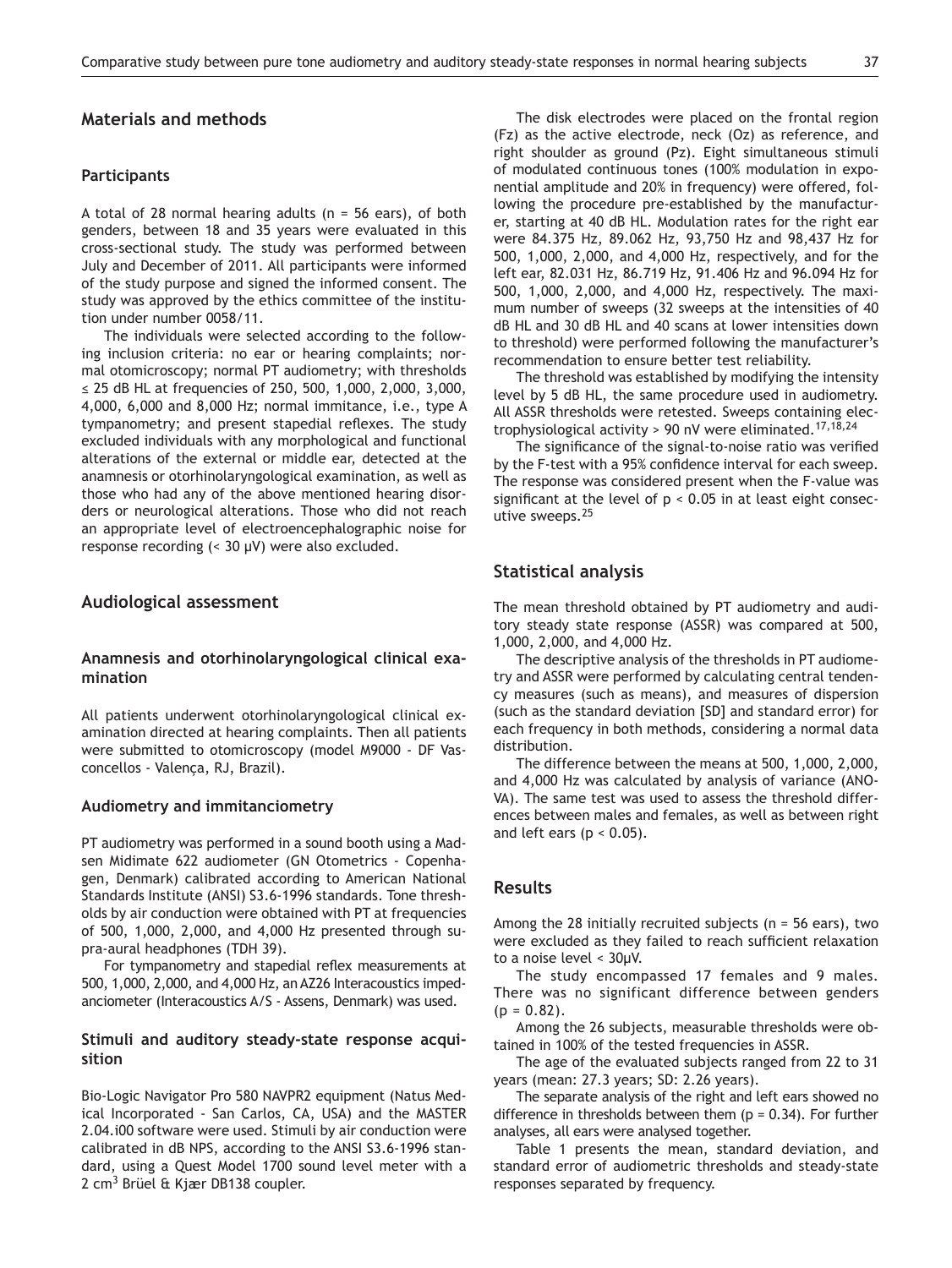| dilu staliudiu eribi. |    |              |           |                |              |             |                |  |  |
|-----------------------|----|--------------|-----------|----------------|--------------|-------------|----------------|--|--|
|                       |    | Audiometry   |           |                |              | <b>ASSR</b> |                |  |  |
| Frequency (Hz)        | n  | Mean (dB HL) | <b>SD</b> | Standard error | Mean (dB HL) | <b>SD</b>   | Standard error |  |  |
| 500                   | 52 | 11.63        | 4.51      | 0.63           | 18.75        | 7.73        | 1.07           |  |  |
| 1000                  | 52 | 7.02         | 5.17      | 0.72           | 14.62        | 6.48        | 0.9            |  |  |
| 2000                  | 52 | 4.81         | 5.33      | 0.74           | 13.08        | 5.16        | 0.72           |  |  |
| 4000                  | 52 | 5.19         | 5.94      | 0.82           | 14.9         | 5.56        | 0.77           |  |  |
|                       |    |              |           |                |              |             |                |  |  |

**Table 1** Mean audiometric thresholds and steady-state responses (n = 52 ears) for each frequency with standard deviation (SD) and standard error.

Fig. 1 shows the association between the thresholds obtained in the two aforementioned examinations. Thresholds obtained in the steady-state responses were consistently higher. The mean difference between the thresholds in both tests was 8.175 dB, which remained constant at all frequencies ( $p = 0.30$ ), i.e., there was no variability between the frequencies investigated by the two methods (Table 2).



**Figure 1** Mean thresholds on PT and ASSR and respective standard errors. The figure shows the mean thresholds obtained in tonal audiometry and auditory steady-state responses (ASSR) at frequencies of 500, 1,000, 2,000, and 4,000 Hz with their respective standard error (n = 52 ears).

| Table 2 Mean thresholds obtained for each frequency in |
|--------------------------------------------------------|
| each test and the corresponding difference between the |
| means ( $p = 0.30 - ANOVA$ , $n = 52$ ears).           |

| Frequency<br>(Hz) | n  | Mean<br>audiometry | Mean<br><b>ASSR</b> | Difference |
|-------------------|----|--------------------|---------------------|------------|
| 500               | 52 | 11.63              | 18.75               | 7.12       |
| 1000              | 52 | 7.02               | 14.62               | 7.6        |
| 2000              | 52 | 4.81               | 13.08               | 8.27       |
| 4000              | 52 | 5.19               | 14.9                | 9.71       |

#### **Discussion**

Several authors<sup>6,10,18,23,25-27</sup> have reported better correlation of PT thresholds and steady-state responses in patients with sensorineural hearing loss as compared to those with normal hearing. It has been suggested that this difference may reflect an increase in the amplitude of response due to the presence of recruitment.  $21,28$ 

In 2012, Korczak et al. $^{29}$  reported that there is no difference between ASSR and PT thresholds in individuals with sensorineural hearing loss compared with those with normal hearing, both in the stimulation of a single frequency and with multiple simultaneous frequencies.

In the present study, a difference of 7.12, 7.6, 8.27, and 9.71 dB was observed at frequencies of 500, 1,000, 2,000, and 4,000 Hz, respectively, reaching a mean difference of 8.175 dB HL between audiometric and electrophysiological thresholds. There was no statistical difference between the values obtained at the assessed frequencies ( $p = 0.30$ ).

In 2006, Canale et al. $21$  reported a mean difference of audiometric and ASSR thresholds in individuals with normal hearing of 32 dB, while Ferraz et al.<sup>22</sup> reported a mean difference of 20 dB. Other authors<sup>6,29</sup> observed results with a smaller mean difference between tests, but always above 10 dB.

Some studies $8,19,26,27,30$  have found major differences in the frequencies of 500 and 4,000 Hz, differing from the present study, in which there was no significant difference between the thresholds of the four frequencies. One reason for this finding is possibly sample homogeneity, comprising only individuals with normal hearing and age 22 to 31 years.

The smaller difference between the thresholds obtained in both tests shown in this study when compared to the literature is probably due to sample size (larger than most reported in the literature) and the adequate test conditions, especcially low background noise, allowing the identification of responses at very low intensities, which usually have a small amplitude. The test was completed after averaging 32 scans at intensities of 40 dB HL and 30 dB HL and 40 sweeps at lower intensities (maximum sweep number suggested by the software) for each intensity, approaching electrophysiological to PT thresholds. As the threshold was assessed at 5 dB intervals, the same procedure used for PT audiometry, an increase in accuracy and decrease in variability of values was obtained.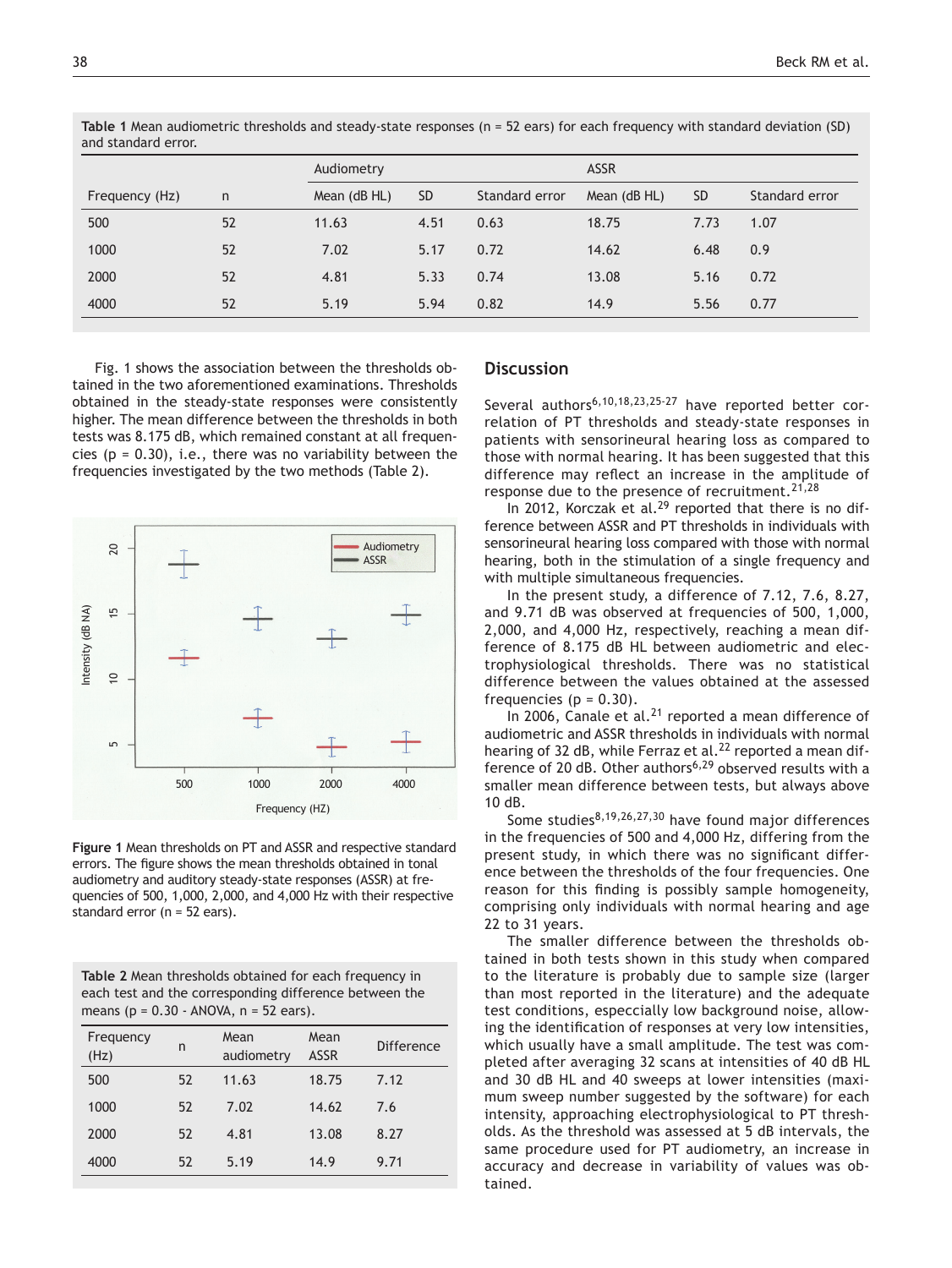It is important to highlight that similar results may not be obtained in clinical practice. It is not always suitable to estimate ASSR thresholds at 5 dB intervals, as it can greatly increase the test time without adding data which may modify the decision on the best therapeutic approach.<sup>31</sup> Varied age ranges (including elderly and children), levels of relaxation in awake patients, or EEG changes during sedation/anesthesia may also interfere in the threshold evaluation.

As electrophysiological thresholds are approximately 10 dB HL above the tonal thresholds, the software provides a correction factor. Its use, as suggested by the software Master Bio-Logic Navigator Pro 580 NAVPR2 (Mundelein, Il) of 10 dB for frequencies tested, brings the ASSR results even closer to those obtained by the audiometry.

Although this study is one of the largest exclusively normal hearing individuals, further studies with larger numbers of participants or multicenter studies are needed in order to confirm these results, especially in the Brazilian population.

These thresholds, obtained with modulated continuous-tone stimuli using the MASTER software, should not be extrapolated to represent those acquired from other available equipment that evoke ASSR with different types of stimuli (e.g. Chirp) and other methods of response detection. Further studies are needed in order to evaluate different methods of ASSR stimulation and detection to assess whether the thresholds are comparable, thus providing greater accuracy for the physician when estimating hearing thresholds.

### **Conclusion**

The ASSR thresholds were comparable to those of tonal audiometry in individuals with normal hearing, and they showed a mean difference that remained constant at all tested frequencies. However, as electrophysiological tests only estimate hearing thresholds, the ASSR should not be used as the sole method of auditory assessment.

# **Conflicts of interest**

The authors declare no conflicts of interest.

### **References**

- 1. Ribeiro FM, Carvallo RM, Marcoux AM. Auditory steady-state evoked responses for preterm and term neonates. Audiol Neurootol. 2010;15:97-110.
- 2. D'Haenens W, Vinck BM, De Vel E, Maes L, Bockstael A, Keppler H, et al. Auditory steady-state responses in normal hearing adults: a test-retest reliability study. Int J Audiol. 2008;47:489-98.
- 3. Rodrigues GR, Lewis DR, Fichino SN. Steady-state auditory evoked responses in audiological diagnosis in children: a comparison with brainstem evoked auditory responses. Braz J Otorhinolaryngol. 2010;76:96-101.
- 4. Introduction to auditory evoked responses measurement. In: Hall JW III. New handbook of auditory evoked responses. Boston: Allyn and Bacon; 2006. p. 58-108.
- John MS, Picton TW. A Windows program for recording multiple auditory steady-state responses. Comput Methods Programs Biomed. 2000;61:125-50.
- 6. Valdes JL, Perez-Abalo MC, Martin V, Savio G, Sierra C, Rodriguez E, et al. Comparison of statistical indicators for the automatic detection of 80 Hz. auditory steady-state responses. Ear Hear.1997;18:420-9.
- 7. John MS, Lins OG, Boucher BL, Picton TW. Multiple auditory steady-state responses (MASTER): stimulus and recording parameters. Audiology. 1998;37:59-82.
- 8. Rance G, Dowell RC, Rickards FW, Beer DE, Clark GM. Steady- -state evoked potential and behavioral hearing thresholds in a group of children with absent click-evoked auditory brain stem response. Ear Hear. 1998;19:48-61.
- Picciotti PM, Giannantonio S, Paludetti G, Conti G. Steady state auditory evoked potentials in normal hearing subjects: evaluation of threshold and testing time. ORL J Otorhinolaryngol Relat Spec. 2012;74:310-4.
- 10. Lins OG, Picton TW. Auditory steady-state response to multiple simultaneous stimuli. Electroencephalogr Clin Neurophysiol. 1995;96:420-32.
- 11. Herdmann AT, Stapells DR. Auditory steady-state response thresholds of adults with sensorineural hearing impairments. Int J Audiol. 2003;42:237-48.
- 12. Picton TW, van Roon P, John MS. Multiple auditory steady state responses (80-101Hz: effects of ear, gender, handedness, intensity and modulation rate. Ear Hear. 2009;30:100-9.
- 13. Luts W, Wouters J. Comparison of MASTER and AUDERA for measurement of auditory steady-state responses. Int J Audiol. 2005;44:224-53.
- 14. Herdmann AT, Picton TW, Stapells DR. Place specificity of multiple auditory steady-state responses. J Acoust Soc America. 2002;112:1569-82.
- 15. Josilene LD. A utilização da resposta auditiva de estado estável para estimar limiares auditivos em indivíduos com perda auditiva neurossensorial [MSc dissertation]. Bauru (SP): Universidade de São Paulo; 2007.
- 16. Grasel SS, Ramos HF, Beck RMO, Almeida ER. Evaluation of hearing loss in childhood. In: Sih T, Chinski A, Eavey R, Godinho R. IX IAPO: Manual of pediatric otorhinolaryngology. São Paulo: Editora e Gráfica Vida & Consciência; 2010. p. 243-62.
- 17. Ramos HF, Grasel SS, Beck R, Ramos M, Ramos B, Almeida R, et al. Evaluation of residual hearing in cochlear implants candidates using auditory steady-state response. Int J Audiol. 2013. In press.
- 18. Dimitrijevic A, John MS, Van RP, Purcell DW, Adamonis J, Ostroff J, et al. Estimating the audiogram using multiple auditory steady-state responses. J Am Acad Audiol. 2002;13:205-24
- 19. Herdmann AT, Stapells DR. Thresholds determined using the monotic and dichotic multiple auditory steady-state response technique in normal-hearing subjects. Scand Audiol. 2001;30:41-9.
- 20. Thumak AL, Rubinstein E, Durrant JD. Meta-analysis of variables that affect accuracy of thresholds estimation via measurement of the auditory steady-state response (ASSR). Int J Audiol. 2007;46:692-710.
- 21. Canale A, Lacilla M, Cavalot AL, Albera R. Auditory steady-state responses and clinical applications. Euro Arch Otorhinolaryngol. 2006;263:499-503.
- 22. Ferraz OB, Freitas SV, Marchiori LLM. Análise das respostas obtidas por potenciais evocados auditivos de estado estável em indivíduos normais. Rev Bras Otorrinolaringol. 2002;68:480-6.
- 23. Duarte JL, Alvarenga KF, Garcia TM, Costa Filho OA, Lins OG. Auditory steady-state response in the auditory evaluation: clinical application. Pro Fono. 2008;20:105-10.
- 24. Attias J, Buller N, Rubel Y, Raveh E. Multiple auditory steady- -state responses in children and adults with normal hearing, sensorineural hearing loss, or auditory neuropathy. Ann Otol Rhinol Laryngol. 2006;115:268-76.